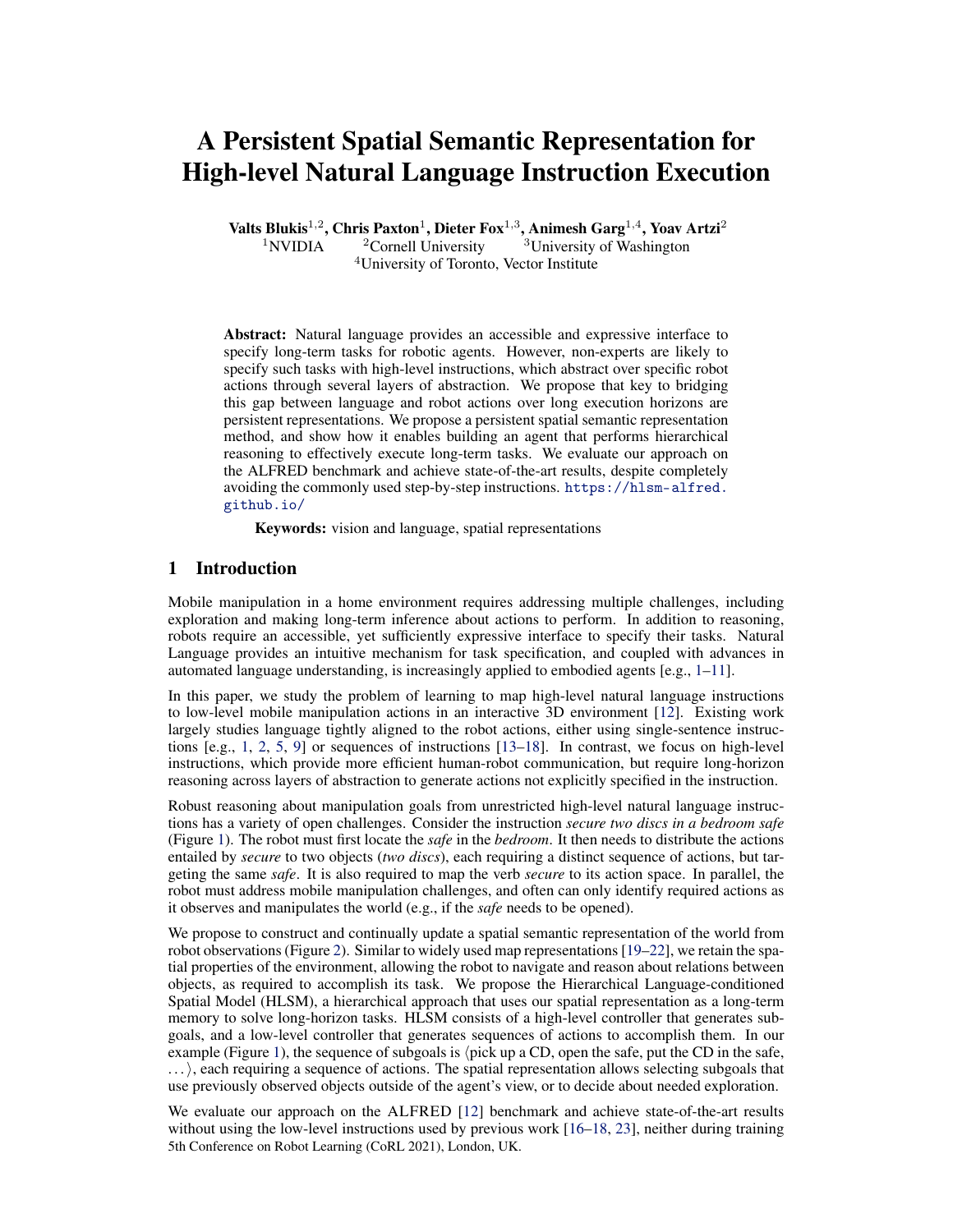<span id="page-1-0"></span>

Figure 1: Illustration of the task and our hierarchical formulation. The agent receives a high-level task in natural language. It needs to map RGB images to navigation and manipulation actions to complete the task.

nor at test-time. This paper makes three key contributions: (a) a modular representation learning approach for the problem of mapping high-level natural language task descriptions to actions in a 3D environment; (b) a method for utilizing a spatial semantic representation within a hierarchical model for solving mobile manipulation tasks; and (c) state-of-the-art performance on the ALFRED benchmark, even outperforming all approaches that use detailed sequential instructions.

## 2 Related Work

Natural language has been extensively studied in robotics research, including with focus on instruction [\[1,](#page-8-0) [24\]](#page-9-0), reference resolution [\[25\]](#page-9-0), question generation [\[26–28\]](#page-9-0), and dialogue [\[4,](#page-8-0) [29,](#page-9-0) [30\]](#page-9-0). Most work in this area has considered either synthetic instructions of relatively simple goals [\[7,](#page-8-0) [31–33\]](#page-9-0), or natural language instructions where all intermediate steps are explained in detail [\[5,](#page-8-0) [12–14,](#page-8-0) [34](#page-9-0)[–38\]](#page-10-0). In contrast, we focus on high-level instructions, which are more likely in home environments [\[39\]](#page-10-0).

Representation of world state, action history, and language semantics plays a central role in robot systems and their algorithm design. Symbolic representations have been extensively studied for instruction following agents [\[1–4,](#page-8-0) [19,](#page-9-0) [20,](#page-9-0) [39–45\]](#page-10-0). While they simplify the symbol grounding problem and enable robustness, the ontologies on which they rely on are laborious to scale to new, unstructured environments and language. Representation learning presents an alternative by learning to map observations and language directly to actions [\[5,](#page-8-0) [8,](#page-8-0) [9,](#page-8-0) [11,](#page-8-0) [13,](#page-8-0) [34\]](#page-9-0). World state and language semantics are represented with vectors [\[13\]](#page-8-0) or by memorizing past observations [\[8,](#page-8-0) [17\]](#page-9-0). Modelling improvements have enabled these approaches to achieve good performance on complex navigation tasks [\[7,](#page-8-0) [9,](#page-8-0) [11,](#page-8-0) [13,](#page-8-0) [14,](#page-8-0) [37\]](#page-9-0), a success that has not yet translated to mobile manipulation [\[12,](#page-8-0) [46,](#page-10-0) [47\]](#page-10-0).

We propose integrating a semantic voxel map state representation within a hierarchical representation learning system. Similar semantic 2D maps have been successfully used in navigation [\[7,](#page-8-0) [8,](#page-8-0) [48,](#page-10-0) [49\]](#page-10-0) and more recently even in mobile manipulation instruction-following tasks [\[23\]](#page-9-0). We extend these maps to 3D and show state-of-the-art results on a challenging mobile manipulation benchmark. Our map design is related to sparse metric, topological and semantic maps [\[10,](#page-8-0) [19–](#page-9-0) [21,](#page-9-0) [50\]](#page-10-0) that have enabled grounding symbolic instruction representations. Our map does not impose a topological structure or require reasoning about object instances, instead modelling a distribution over semantic classes for every voxel.

#### 3 Problem Definition

Let  $A$  be the set of agent actions, and  $S$  the set of world states. Given a natural language instruction L and an initial state  $s_0 \in S$ , the agent's goal is to generate an execution  $\Xi$  =  $\langle s_0, a_0, s_1, a_1, \ldots, s_T, a_T \rangle$ , where  $a_t \in A$  is an action taken by the agent at time t,  $s_t \in S$  is the state before taking  $a_t$ , and  $s_{t+1} = \mathcal{T}(s_t, a_t)$  under environment dynamics  $\mathcal{T}: \mathcal{S} \times \mathcal{A} \to \mathcal{S}$ . The state  $s_t$  is defined by the environment layout and the poses and states of all objects and the agent. The agent does not have access to the state  $s_t$ , but only to an observation  $o_t$ . An observation  $o_t = (I_t, P_t, v_t^S, L)$  includes a first-person RGB camera image  $I_t$ , the agent's pose  $P_t$ , a one-hot encoding of the object class the agent is holding  $v_t^S$ , and the instruction L.The task is considered successful if all goal-conditions corresponding to the task L are true at the final state  $s_T$ . Partial success is measured as the fraction of goal-conditions that have been achieved.

The ALFRED dataset includes sets of seen and unseen environments. The set of actions  $A = A_{\text{nav}} \cup A_{\text{int}}$  includes parameter-free navigation actions  $A_{\text{nav}} =$  ${MoverAHEAD, ROTATELEFT, ROTATERIGHT}$  and interaction actions  $A_{int}$  =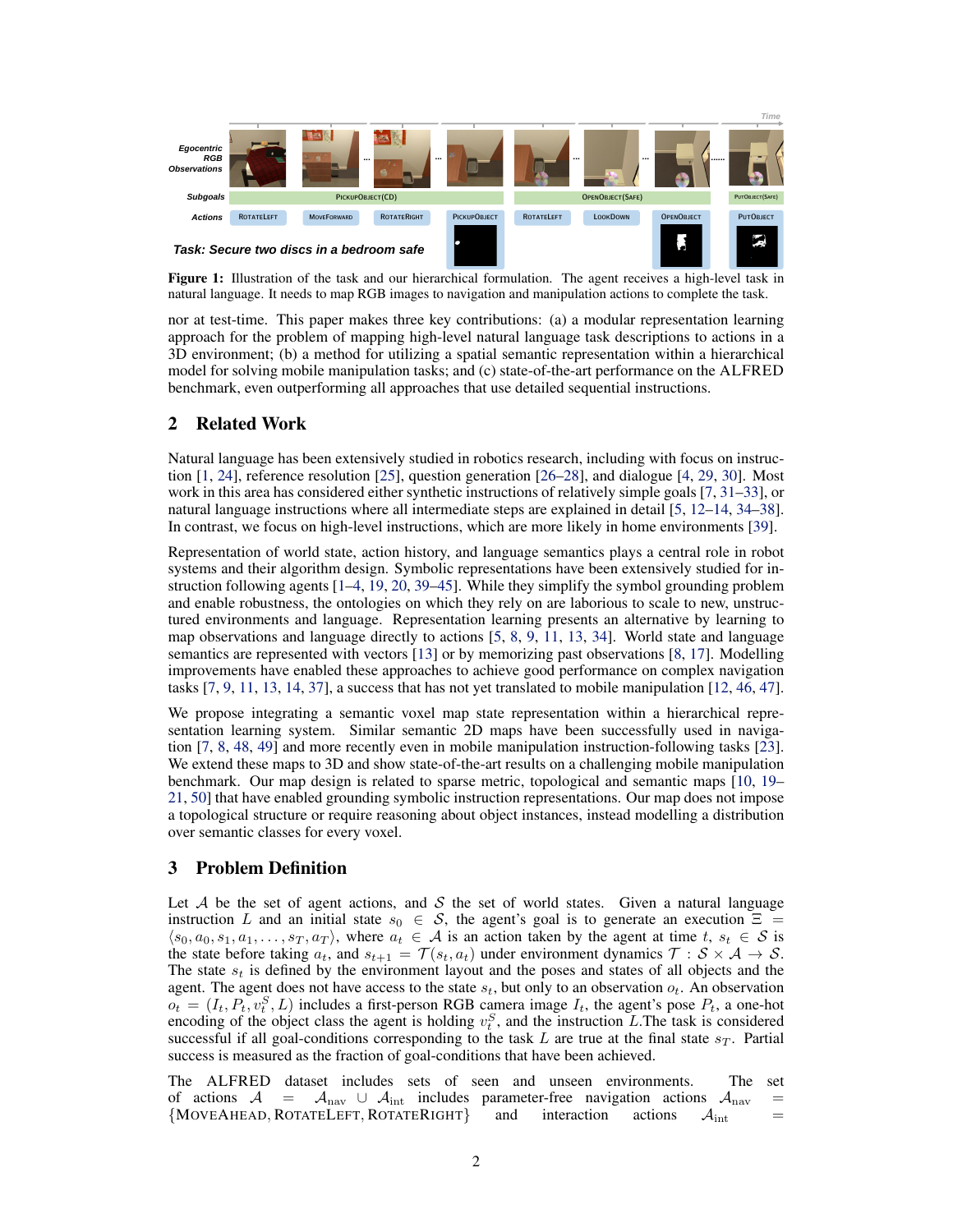<span id="page-2-0"></span>

**Figure 2:** Model architecture consisting of an observation model, high-level controller  $(\pi^H)$ , and low-level controller ( $\pi^L$ ). The observation model updates the semantic voxel map state representation from RGB observations.  $\pi^{H}$  predicts the next subgoal given the instruction and the map.  $\pi^{L}$  outputs a sequence of actions to achieve the subgoal. The semantic voxel map is visualized in the middle with agent position illustrated as a black pillar, ans the current sugoal argument mask in yellow. Other colors are different segmentation classes. Saturated voxels are observed in the current timestep.

{PICKUP, PUT, TOGGLEON, TOGGLEOFF, OPEN, CLOSE, SLICE} parameterized by a binary mask that identifies the object of the interaction in the agent's current first-person view. We compute  $P_t$  and  $v_t^S$  using dead-reckoning from RGB observations and actions.

#### 4 Hierarchical Model with a Persistent Spatial Semantic Representation

We model the agent behavior with a policy  $\pi$  that maps an instruction L and the observation  $o_t$  at time t to an action  $a_t$ . The policy  $\pi$  is made of an *observation model* F and two controllers: a *high-level controller* π <sup>H</sup> and a *low-level controller* π <sup>L</sup>. The observation model builds a spatial *state representation*  $\hat{s}_t$  that captures the cumulative agent knowledge of the world at time t.  $\hat{s}_t$  is used by both  $\pi^H$  for high-level long-horizon task planning, and  $\pi^L$  for near-term reasoning, such as object search, navigation, collision avoidance, and manipulation. Figure 2 illustrates the policy.

The high-level controller  $\pi^H$  computes a probability over *subgoals*. A subgoal g is a tuple (type,  $\arg^{C}$ ,  $\arg^{M}$ ), where type  $\in \mathcal{A}_{int}$  is an interaction type (e.g., OPEN, PICKUP),  $\arg^{C}$  is the semantic class of the interaction argument (e.g., SAFE, CD), and  $\arg^M$  is a 3D mask identifying the location of the argument instance. In ALFRED, each interaction action in the set  $A_{int}$  corresponds to a subgoal type. When predicting the k-th subgoal at time  $t, \pi^H$  considers the instruction L, the current state representation  $\hat{s}_t$ , and the sequence of past subgoals  $\langle g_i \rangle_{i \leq k}$ . During inference, we sample from  $\pi^H$ . Unlike arg max, sampling allows the agent to re-try the same or different subgoal incase of a potentially random failure (e.g., if a MUG was not found, pick up a CUP).

The low-level controller  $\pi^L$  is given the subgoal  $g_k$  as its goal specification at time t. At every timestep  $j > t$ ,  $\pi^L$  maps the state representation  $\hat{s}_j$  and subgoal  $g_k$  to an action  $a_j$ , until it outputs one of the stop actions:  $a_{\text{PASS}}$  or  $a_{\text{FAIL}}$  to indicate successful or failed subgoal completion.

The execution flow is as follows. At time  $t = 0$  the initial observation  $o_0$  is received. At each timestep, we update the state representation  $\hat{s}_t$  using the observation model. If there is no currently active subgoal, we sample a new subgoal  $g_k$  from  $\pi^H$ , and then sample an action  $a_t$  from  $\pi^L$ . If  $a_t$  is  $a_{\text{PASS}}$ , we increment subgoal counter k. If it is  $a_{\text{FAIL}}$ , we discard the current subgoal k. We repeat sampling subgoals and actions until an executable action  $a_t$  is sampled. We execute  $a_t$ , increment the timestep t, and receive the next observation  $o_t$ . The episode ends when the subgoal  $g_{\text{STOP}}$  is sampled or the horizon  $T_{max}$  is exceeded. Algorithm ?? in Appendix ?? describes this process.

#### 4.1 State Representation

The state representation  $\hat{s}_t$  at time t captures the agent's current understanding of the state of the world, including the locations of objects observed and the agent's relation to them. The state representation is a tuple  $(V_t^S, V_t^O, v_t^S, P_t)$ . The semantic map  $V_t^S \in [0, 1]^{X \times Y \times Z \times C}$  is a 3D voxel map that for every position indicates which of the  $c \in [1, C]$  object classes are present in the voxel. The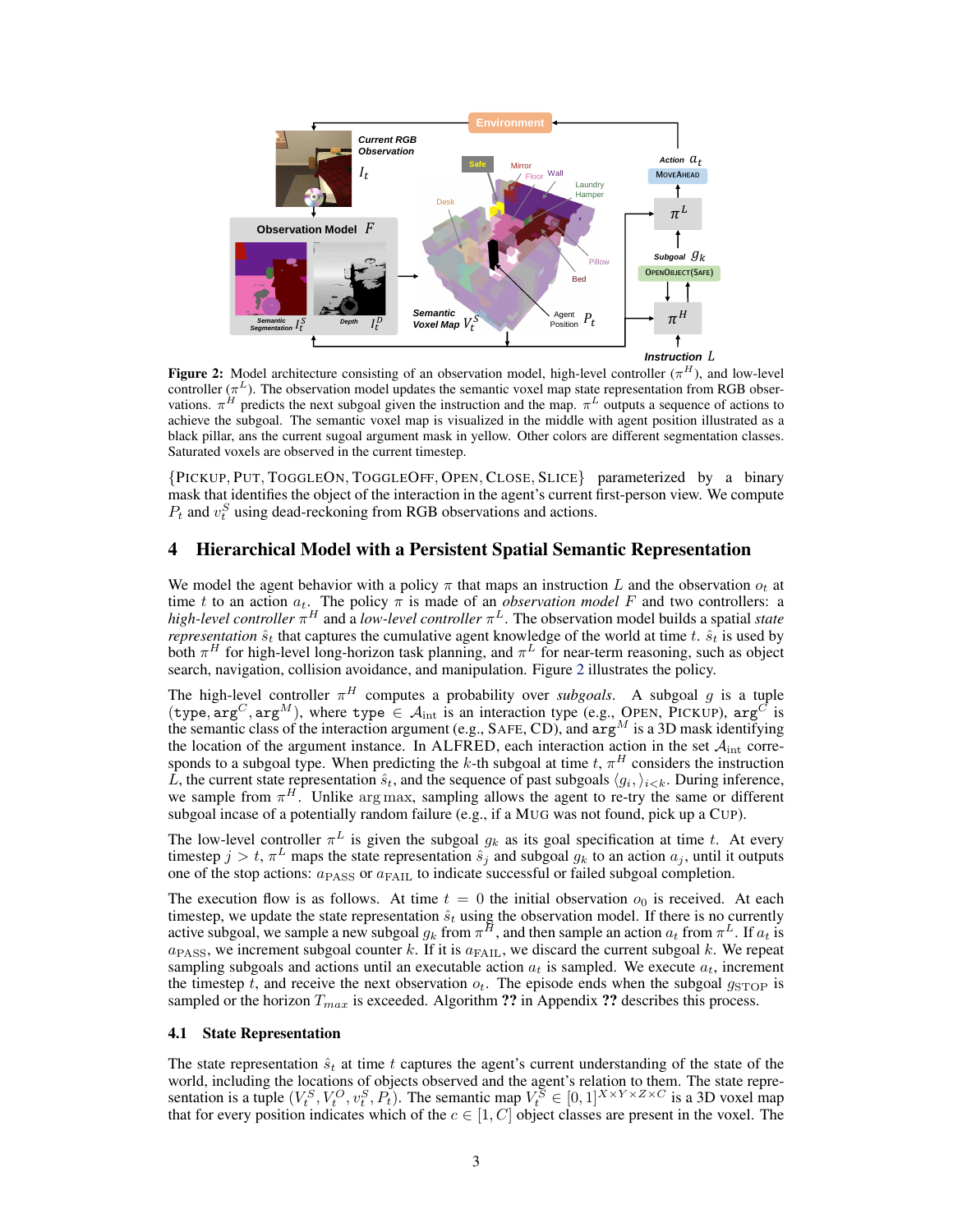<span id="page-3-0"></span>observability map  $V_t^O \in \{0,1\}^{X \times Y \times Z}$  is a 3D voxel map that indicates whether the corresponding position has been observed. The inventory vector  $v_t^S \in \{0,1\}^C$  indicates which of the  $\tilde{C}$  object classes the agent is currently holding. The agent pose  $P_t = (x, y, \omega_p, \omega_y)$  is specified by the 2D position  $(x, y)$ , pitch angle  $\omega_p$ , and yaw angle  $\omega_y$ .

We also compute 2D *state affordance features*  $\text{AFFORD}(\hat{s}_t) \in [0,1]^{7 \times X \times Y}$  in a top-down view that represent each position with one or more of seven affordance classes {pickable, receptacle, togglable, openable, ground, obstacle, observed}. Each  $[{\rm AFFORD}(\hat{s}_t)]_{(\tau,x,y)} = 1.0$  if at least one of the voxels at position  $(x, y)$  has affordance class  $\tau$ , otherwise it is zero. AFFORD( $\hat{s}_t$ ) is suited for object class agnostic reasoning, for example predicting a pose to pick up an object. <sup>1</sup>

#### 4.2 Observation Model

The observation model  $F(\hat{s}_{t-1}, o_t, g_k)$  updates the state representation with new observations. It considers the current subgoal  $g_k$  to actively acquire information relevant to  $g_k$ . The computation of F consists of three steps: perception, projection, accumulation.

**Perception Step** We predict semantic segmentation  $I_t^S$  and depth map  $I_t^D$  from the RGB observation  $I_t$ . We use neural networks pre-trained in the ALFRED environment. The semantic segmentation  $[I_t^S]_{(u,v)}$  is a distribution over C object classes at pixel  $(u, v)$ . The depth map  $[I_t^D]_{(u,v)}$  is a binned distribution over B bins.<sup>2</sup> We also heuristically compute a binary mask  $M_t^D$  that indicates which pixels have confident depth readings. We allow more confidence slack in pixels that correspond to the current subgoal argument  $\arg_c^C$  according to  $I_t^S$ . Appendix ?? provides further details. We use perception models based on the U-Net [\[51\]](#page-10-0) architecture, but our framework supports other, potentially more powerful models as well (e.g. [\[52,](#page-10-0) [53\]](#page-10-0)).

**Projection Step** We use a pinhole camera model to convert depth  $I_t^D$  and segmentation  $I_{t_c}^S$  to a point cloud that represents each image pixel  $(u, v)$  with a 3D position  $(x, y, z) \in \mathbb{R}^{X \times Y \times Z}$  and a semantic distribution  $[I_t^S]_{(u,v)}$ . We use  $\arg \max_B(I_t^D)$  to compute the 3D positions, and discard points at pixels  $(u, v)$  when the binary mask value is  $[M_t^D]_{(u,v)} = 0$ . We construct a discrete semantic voxel map  $\hat{V}_t^S \in [0,1]^{X \times Y \times Z \times C}$ , where X, Y, and Z are the width, height, and length. The value at each voxel  $[\hat{V}_t^S]_{(x,y,z)}$  is the element-wise maximum of the segmentation distributions  $[I_t^S]_{(u,v)}$  across all points  $(u, v)$  within the voxel. We additionally compute a binary observability map  $\hat{V}_t^O \in \{0,1\}^{X \times Y \times Z}$  that indicates the voxels observed at time t. A voxel is observed if it contains points, or if a ray cast from the camera through the voxel centroid has expected depth greater than the distance from the camera to the centroid.

**Accumulation Step** We integrate  $\hat{V}_t^S$  and  $\hat{V}_t^O$  into a persistent state representation:

$$
V_t^S = \hat{V}_t^S \times \hat{V}_t^O + V_{t-1}^S \times (1 - \hat{V}_t^O) \qquad V_t^O = \max(V_{t-1}^O, \hat{V}_t^O) \tag{1}
$$

This operation updates each voxel with the most recent semantic distribution, while retaining the values of all voxels not visible at time  $t$ . The output of the observation model is the spatial state representation  $\hat{s}_t = (V_t^S, V_t^O, v_t^S, P_t)$ . The inventory  $v_t^S$  and pose  $P_t$  are taken directly from  $o_t$ .

#### **4.3** High-level Controller  $(\pi^H)$

At timestep t, when invoked for the k-th time, the input to  $\pi^H$  is the instruction L, the sequence of past subgoals  $\langle g_i \rangle_{i \leq k}$ , and the current state representation  $\hat{s}_t$ . The output is the next subgoal  $g_k = (\text{type}_k, \text{arg}_k^C, \text{arg}_k^M)$ . Figure [3](#page-4-0) illustrates the high-level controller architecture.

**Input Encoding** We encode the text  $L$  using a pre-trained BERT [\[54\]](#page-10-0) model that we fine-tune during training. We use the CLS token embedding as the task embedding  $\phi^L$ . We encode the state representation  $\hat{s}_t$  to account for classes of all observed objects, and the object that the agent is holding:  $\phi^s(\hat{s}_t) = [v_t^S; \max_{(x,y,z)} (V_t^S)]$ , where  $\max_{(x,y,z)}$  is a max-pooling operation over spatial dimensions and [ $\cdot$ ;  $\cdot$ ] denotes concatenation. We compute the representations of previous subgoals as  $\langle \text{REPR}(g_i) \rangle_{i=0}^{k-1}$ , where  $\text{REPR}(g_i)$  is the sum of a sinusoidal positional encoding [\[55\]](#page-10-0) of index i and

<sup>&</sup>lt;sup>1</sup>We assume a known mapping between object semantic classes and affordance classes.

<sup>&</sup>lt;sup>2</sup>We use B uniformly spaced depth bins  $\{0, \Delta_D, 2\Delta_D, \ldots, (B-1)\Delta_D\}$ , where  $\Delta_D$  is a depth resolution. We suggest  $\Delta_D$  should be less than 50% of the voxel size. We used voxels with edge length 0.25m.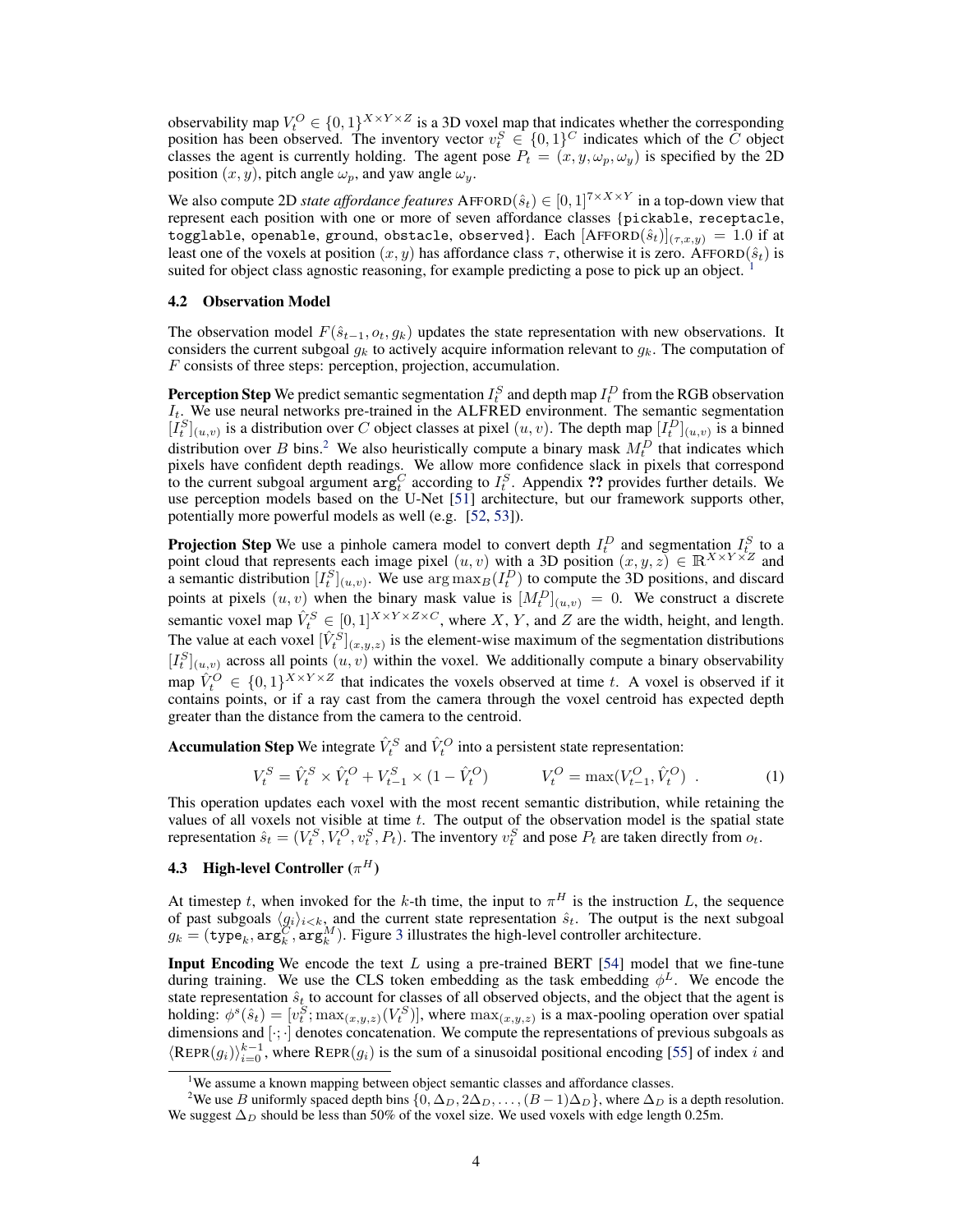<span id="page-4-0"></span>



learned embeddings for type<sub>i</sub> and  $arg_i^C$ . We process this sequence with a two-layer Transformer autoregressive encoder [\[55\]](#page-10-0) to compute  $\langle \phi_i^g \rangle_{i=0}^{k-1}$ . We take  $\phi_{k-1}^g$  as the subgoal history embedding vector. We additionally encode the argument mask information  $\arg_{i}^{M}$  from the subgoal history in an integer-valued subgoal history tensor  $\mathbf{H}_{k-1} \in \mathbb{N}^{K \times X \times Y}$  where  $[\mathbf{H}_{k-1}]_{(\tau,x,y)}$  is the number of times an interaction action type  $\tau$  was performed at 2D position  $(x, y)$  in the birds-eye view:

$$
[\mathbf{H}_{k-1}]_{(\tau,x,y)} = \sum_{\substack{i=0...k-1\\ \arg_i^C = \tau}}^{k-1} \max_z([\arg_i^M]_{(x,y,z)}) \quad . \tag{2}
$$

**Subgoal Prediction** We concatenate the three representations  $\mathbf{h}_{(t,k)} = [\phi^L; \phi^s_t; \phi^g_{k-1}]$ . We use a densely connected multi-layer perceptron [\[56\]](#page-10-0) to predict two distributions  $P(\text{type}_k | \mathbf{h}_{(t,k)})$  and  $P(\texttt{arg}^C_k \mid \texttt{type}_k, \textbf{h}_{(t,k)}),$  from which we sample a subgoal type  $\texttt{type}_k$  and argument class  $\texttt{arg}^C_k.$ 

The remaining component of the subgoal is the action argument mask  $\arg_k^M$ . Let  $[V_t^S]_{(\arg_k^C)}$  be a voxel map that only retains the object information for objects of class  $arg_k^C$  in the semantic map  $V_t^S$ . We refine it to identify a single object instance. We compute a birds-eye view representation:

$$
\mathbf{x}_t = [\text{AFFORD}(\hat{s}_t); \ \mathbf{H}_{k-1}; \ \max_{z}([V_t^S]_{(\text{arg}_k^C)}) \otimes \mathbb{1}_{\text{type}_k}] \tag{3}
$$

where AFFORD $(\hat{s}_t)$  is a birds-eye view state affordance feature map (Section [4.1\)](#page-2-0) and  $\mathbb{1}_{\text{type}_k}$  is a one-hot encoding of type<sub>k</sub>.<sup>3</sup> Finally, we compute the 3D argument mask  $\arg_k^M \in [0, 1]^{X \times Y \times Z}$ :

$$
\arg_k^M = \text{REFINER}(\text{EGOTRANSFORM}(\mathbf{x}_t, P_t), \phi^L) \tag{4}
$$

where EGOTRANSFORM( $x, P_t$ ) transforms the map x to the agent egocentric pose  $P_t$ , REFINER is a neural network based on the LingUNet architecture [\[36\]](#page-9-0), and  $\phi^L$  is the language embedding. The refined  $\arg_k^M$  is a [0, 1]-valued 3D mask that identifies the instance of the interaction argument object. If the object is believed to be unobserved, then  $\arg_k^M$  contains all zeroes. The controller output is the subgoal  $g_k = (\texttt{type}_k, \texttt{arg}^C_k, \texttt{arg}^M_k).$ 

#### **4.4** Low-level Controller  $(\pi^L)$

The low-level controller  $\pi^L$  is conditioned on the most recent subgoal  $g_k = (\texttt{type}_k, \texttt{arg}_k^C, \texttt{arg}_k^M)$ . At time t, it maps the state representation  $\hat{s}_t$  to an action  $a_t$ . It combines engineered and learned components. Appendix ?? provides the implementation details. The controller  $\pi^L$  invokes a set of procedures: NavigateTo, SampleExplorationPosition, SampleInteractionPose, and InteractMask. Their invokation follows a pre-specified execution flow across multiple timesteps. First, we perform a 360° rotation to observe the nearby environment. If no objects of type  $arg_k^C$  are observed, we explore the environment by sampling a position  $(x, y)$  = SampleExplorationPosition( $\hat{s}_t$ ), navigating there using the procedure NavigateTo( $x, y, \hat{s}_t$ ), and performing a 360° rotation. We repeat exploration until a voxel in  $V_t^S$  contains the class  $\arg_k^C$ with >50% probability. To interact with an object, we sample an interaction pose  $(x, y, \omega_y, \omega_p)$  = SampleInteractionPose( $\hat{s}_t, g_k$ ), invoke NavigateTo( $x, y, \hat{s}_t$ ) to reach the position (x,y), and then rotate according to yaw and pitch angles  $(\omega_y, \omega_p)$ . Finally, we generate the egocentric interaction mask  $\mathtt{mask}_t = \mathtt{InteractMask}(\hat{s}_t, \mathtt{arg}^M_k),$  and output the interaction action  $(\mathtt{type}_k, \mathtt{mask}_t).$ 

<sup>&</sup>lt;sup>3</sup>⊗ denotes multiplication of a  $X \times Y$  tensor with a K-dimensional vector to obtain a  $K \times X \times Y$  tensor. [·; ·; ·] denotes channel-wise concatenation.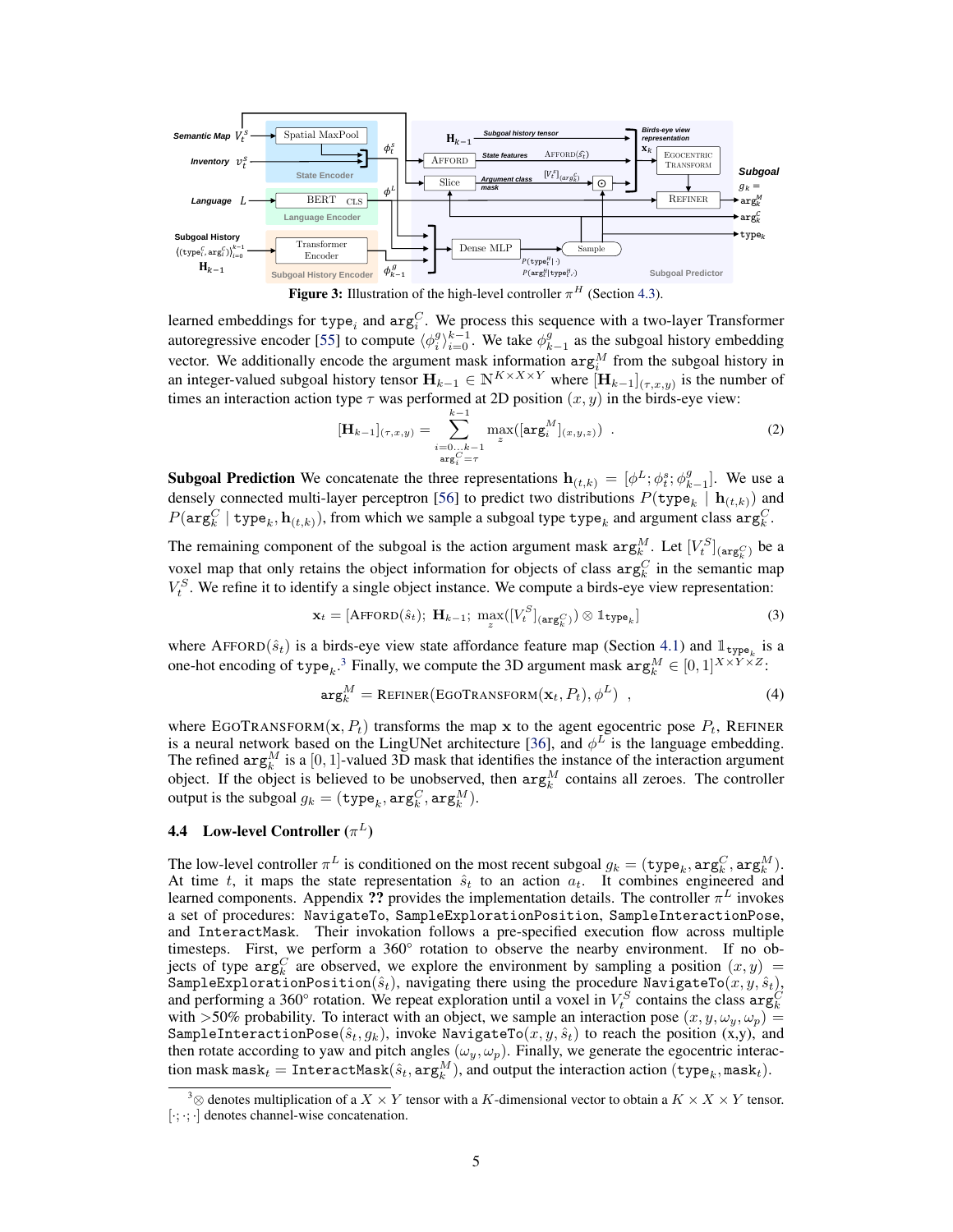All procedures use the spatial representation  $\hat{s}_t$ . NavigateTo navigates to a goal position using a value iteration network (VIN) [\[57\]](#page-10-0) that reasons over obstacle and observability maps from  $\hat{s}_t$ . SampleExplorationPosition samples positions on the boundary of observed space in  $\hat{s}_t$ . SampleInteractionPose uses a learned neural network NAVMODEL to predict a distributon of poses from which the interaction  $g_k$  will likely succeed. InteractMask uses the segmentation image  $I_t^S$  and the 3D argument mask  $\arg_t^M$  to compute the first-person mask of the target object.

#### 5 Learning

The policy contains four learned models: the segmentation and depth networks,  $\pi^H$ , and the navigation model NAVMODEL used by  $\pi^L$ . We train all four networks independently using supervised learning. We assume access to a training dataset  $\mathcal{D} = \{(L^{(j)}, \Xi^{(j)})\}_{j=1}^{N_D}$  of high-level natural language instructions  $L^{(j)}$  paired with demonstration execution  $\Xi^{(j)}$  in a set of seen environments. Each execution  $\Xi^{(j)}$  is a sequence of states and actions  $\langle s_0^{(j)}, a_0^{(j)}, \ldots, s_T^{(j)} \rangle$  $_T^{(j)}, a_T^{(j)}$  $\langle T \rangle$ . We denote  $N_F$ the total number of states in dataset  $D$ , and  $N<sub>G</sub>$  the total number of subgoals.

We process D into three datasets. The perception dataset  $\mathcal{D}^P = \{([I]^{(i)}, [I^D]^{(i)}, [I^S]^{(i)}\}_{i=1}^{N_P}$  includes RGB images  $[I]^{(i)}$  with ground truth depth  $[I^D]^{(i)}$  and segmentation  $[I^S]^{(i)}$ . The subgoal dataset  $\mathcal{D}^g = \{ (L^{(i)}, \hat{s}_t^{(i)}, \langle g_j^{(i)} \rangle_{j=0}^k) \}_{i=1}^{N_G}$  contains natural language instructions  $L^{(i)}$ , state representations  $\hat{s}_t^{(i)}$  at the start of k-th subgoal execution, and sequences of the first k subgoals  $\langle g_j^{(i)} \rangle_{j=0}^k$ extracted from  $\Xi^{(j)}$ . The navigation dataset  $\mathcal{D}^N = \{(\hat{s}^{(i)}, g^{(i)}, P^{(i)})\}_{i=1}^{N_P}$  consists of state representations  $\hat{s}^{(i)}$ , subgoals  $g^{(i)}$ , and agent poses  $P^{(i)}$  at the time of taking the interaction action corresponding to subgoal  $g^{(i)}$ . The state representations  $\hat{s}^{(\cdot)}$  in datasets  $\mathcal{D}^g$  and  $\mathcal{D}^N$  are constructed using the observation model (Section [4.2\)](#page-3-0), but using ground-truth depth and segmentation images.

We train the perception models on  $\mathcal{D}^P$  and the  $\pi^H$  on  $\mathcal{D}^g$  to predict the k-th subgoal by optimizing cross-entropy losses. We use  $\mathcal{D}^N$  to train the navigation model NAVMODEL by optimizing a crossentropy loss for positions and yaw angles, and an L2 loss for the pitch angle.

#### 6 Experimental Setup

Environment, Data, and Evaluation We evaluate our approach on the ALFRED [\[12\]](#page-8-0) benchmark. It contains 108 training scenes, 88/4 validation seen/unseen scenes, and 107/8 test seen/unseen scenes. There are 21,023 training tasks, 820/821 validation seen/unseen tasks, and 1533/1529 test seen/unseen tasks. Each task is specified with a high-level natural language instruction. The goal of the agent is to map raw RGB observations to actions to complete the task. ALFRED also provides detailed low-level step-by-step instructions, which simplify the reasoning process. We do not use these instructions for training or evaluation. We collect a training dataset of languagedemonstration pairs for learning (Section 5). To extract subgoal sequences, we label each interaction action  $a_t = (\text{type}_t, \text{mask}_t)$  and any preceding navigation actions with a single subgoal of  $\tt type = type_t.$  We compute the subgoal argument class  $\texttt{arg}^C$  and 3D mask  $\texttt{arg}^M$  labels from the first-person mask mask<sub>t</sub>, and ground truth segmentation and depth. Completing a task requires satisfying several goal conditions. Following the common evaluation [\[58,](#page-10-0) [59\]](#page-10-0), we report two metrics. *Success rate* (SR) is the fraction of tasks for which all goal conditions were satisfied. *Goal condition rate* (GC) is the fraction of goal-conditions satisfied across all tasks.

Systems We compare our approach, the Hierarchical Language-conditioned Spatial Model (HLSM) to others on the ALFRED leaderboard that only use the high-level instructions. At the time of writing, the only such published approach is HiTUT [\[47\]](#page-10-0), an approach that uses a flat BERT [\[54\]](#page-10-0) architecture to model a hierarchical task structure without using a spatial representation. See Appendix ?? for a detailed comparison. We also compare to approaches that use the step-by-step instructions, which puts our method at a disadvantage. Of these, LAV [\[60\]](#page-11-0) also imposes a hierarchical task structure and uses pre-trained depth and segmentation models, but without using a spatial state representation.

Additionally, we perform ablations and study sensory oracles. To study the observation model, we compare to using sensory oracles for ground truth depth, ground truth segmentation, and both. We report high-level controller ablations that remove the subgoal encoder, language encoder, and state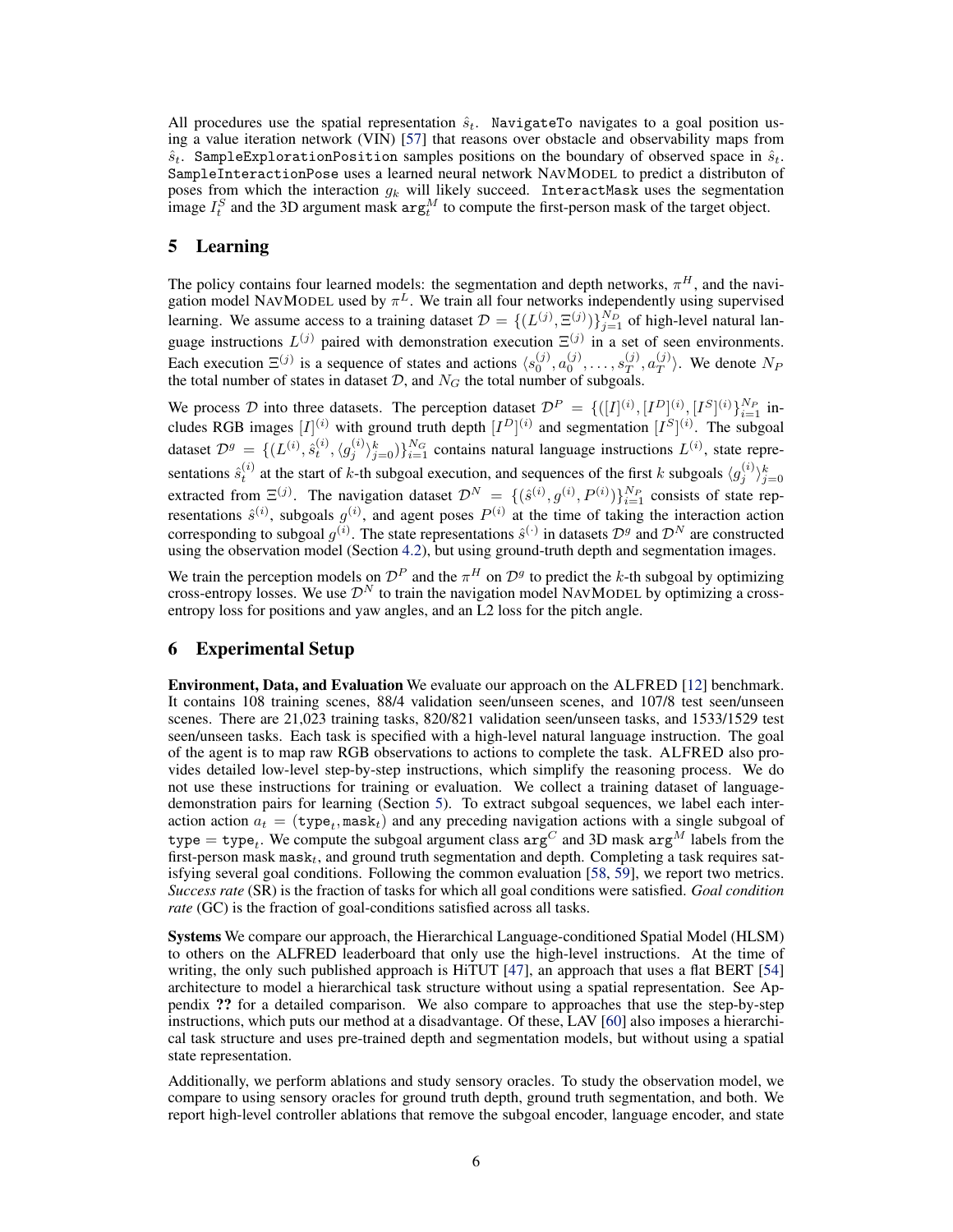<span id="page-6-0"></span>

Figure 4: Qualitative results showcasing successes and failures of our approach. Top row: snapshots of every interaction action taken during a successful task. Action argument masks are overlaid in red over the RGB images. The white numbers are timesteps. Middle-right: illustration of a non-fatal perception error. Middleleft: illustration of a fatal perception error. The agent incorrectly interprets the reflection on the alarm clock as an obstacle, causing the agent (blue star) to believe that the path to the goal (green star) is blocked off. This is reflected in the navigation value function computed by the value iteration network (VIN) [\[57\]](#page-10-0), where black cells are obstacles with value −1. White cell is the goal with value 1. Bottom-left: grounding failure. The agent wrongly picks up the cup instead of a bowl. Predicted subgoals are shown in green. **Bottom-right:** high-level controller and percepton failure.  $\pi^H$  predicts the wrong subgoal argument class (CD instead of EGG). The segmentation model then mistakes the vase for a CD.

representation encoder as used for predicting subgoal type  ${type}_k$  and argument class  $\arg_k^C$ , while still using the state representation  $\hat{s}_t$  to predict the subgoal argument mask  $\arg_k^M$ . We also study a low-level controller ablation that removes the exploration procedure.

# 7 Results

Table [1](#page-7-0) shows test and validation results. Our approach achieves state-of-the-art performance across both seen and unseen environments in the setting with only high-level instructions. We achieve 10.04% absolute (98.1% relative) improvement in SR on the test unseen split, and 11.53% absolute (62.6% relative) improvement in SR on the test seen split compared to HiTUT G-only.

Our approach performs competitively even when compared to approaches that also use the low-level step-by-step instructions. We achieve 4.84% absolute (31.4% relative) improvement in SR on the test unseen split compared to ABP [\[61\]](#page-11-0). On the test seen split, our approach performs reasonably well, however ABP [\[61\]](#page-11-0) and LWIT [\[18\]](#page-9-0) perform better, reflecting potentially stronger scene overfitting.

Tables [2](#page-7-0) and [3](#page-7-0) show development results. We performed five runs of the full HLSM model on the validation unseen data and found the sample standard deviation of the success rate is 1.1% (absolute). All other results are from a single-evaluation runs. Ground truth depth alone (+ gt depth) does not significantly affect performance. Ground truth segmentation (+ gt seg) provides 6.6%/16.4% absolute improvement in seen/unseen scenes. Using both (+ gt depth, gt seg) provides 11.1%/21.9% absolute improvement and narrows the seen/unseen gap from 11.3% to 0.5%. This points to perception being the main bottleneck in generalization to unseen scenes.

We report high-level controller  $\pi^H$  input encoder ablations. The poor performance without the language encoder reflects task difficulty. Zeroing the input to the subgoal history encoder (but keeping position encodings) does not significantly affect performance, showing that knowing the index of the current subgoal in addition to the state representation is often sufficient. Not using the state representation for predicting subgoal type and argument class gives mixed results in seen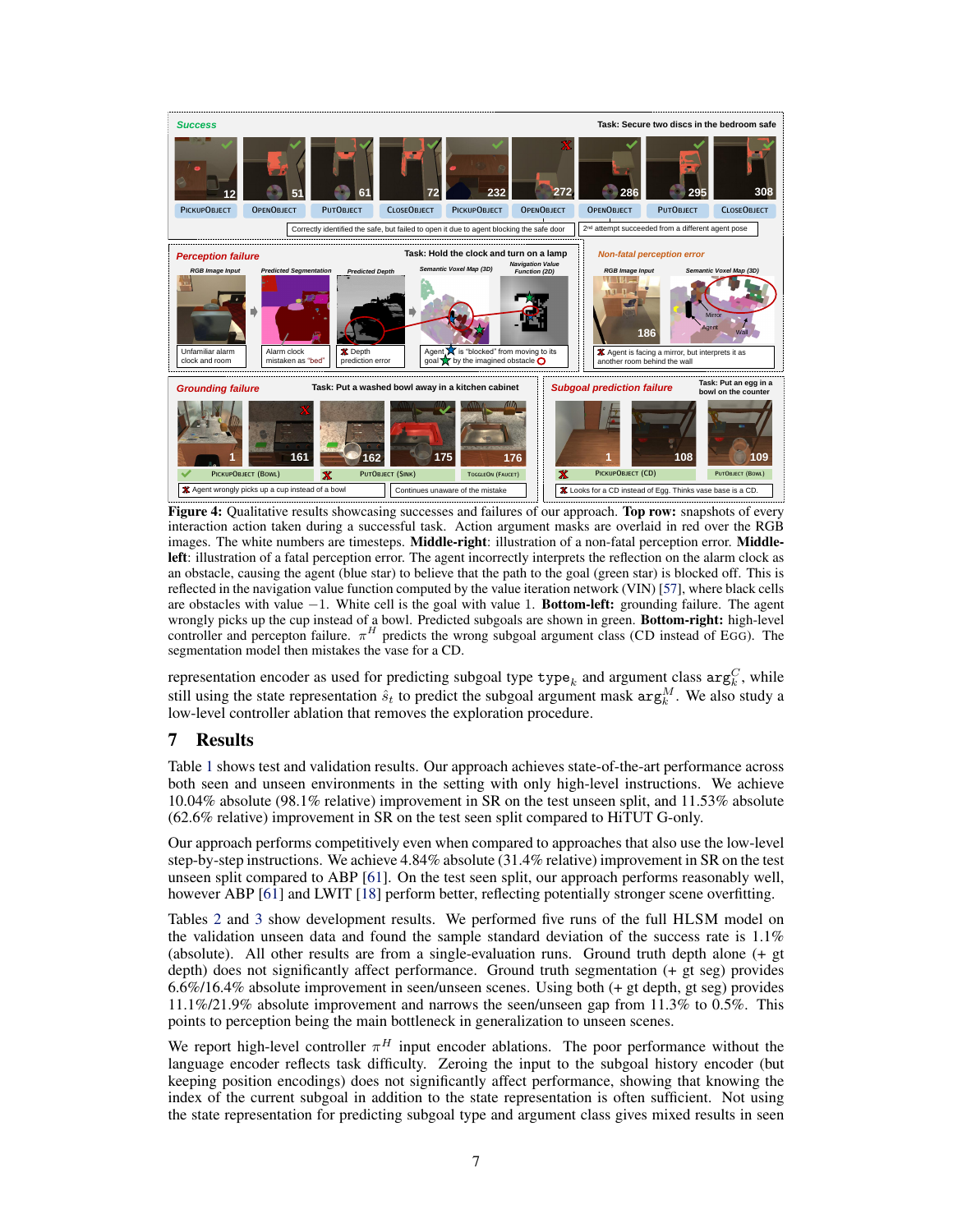<span id="page-7-0"></span>

|                                                                 |       | <b>Test</b> |           |        |  | <b>Validation</b> |       |           |        |  |
|-----------------------------------------------------------------|-------|-------------|-----------|--------|--|-------------------|-------|-----------|--------|--|
| <b>Method</b>                                                   |       | Seen        |           | Unseen |  | Seen              |       |           | Unseen |  |
|                                                                 | SR    | GC          | <b>SR</b> | GC     |  | <b>SR</b>         | GC    | <b>SR</b> | GC     |  |
| Low-level Sequential Instructions + High-level Goal Instruction |       |             |           |        |  |                   |       |           |        |  |
| <b>SEO2SEO</b> [12]                                             | 3.98  | 9.42        | 0.39      | 7.03   |  | 3.70              | 10.00 | 0.00      | 6.90   |  |
| MOCA $[46]$                                                     | 22.05 | 28.29       | 5.30      | 14.28  |  | 19.15             | 28.5  | 3.78      | 13.4   |  |
| E.T. [17]                                                       | 28.77 | 36.47       | 5.04      | 15.01  |  | 33.78             | 42.48 | 3.17      | 13.12  |  |
| E.T. $+$ synth. data [17]                                       | 38.42 | 45.44       | 8.57      | 18.6   |  | 46.59             | 52.82 | 7.32      | 20.87  |  |
| LWIT $[62]$                                                     | 30.92 | 45.44       | 9.42      | 20.91  |  | 33.70             | 43.10 | 9.70      | 23.10  |  |
| HITUT[47]                                                       | 21.27 | 29.97       | 13.87     | 20.31  |  | 25.24             | 34.85 | 12.44     | 23.71  |  |
| ABP[61]                                                         | 44.55 | 51.13       | 15.43     | 24.76  |  | 42.93             | 50.45 | 12.55     | 25.19  |  |
| <b>High-level Goal Instruction Only</b>                         |       |             |           |        |  |                   |       |           |        |  |
| HITUT G-only[47]                                                | 18.41 | 25.27       | 10.23     | 20.27  |  | 13.63             | 21.11 | 11.12     | 17.89  |  |
| LAV $[60]$                                                      | 13.35 | 23.21       | 6.38      | 17.27  |  | 12.7              | 23.4  | -         |        |  |
| HLSM (Ours)                                                     | 29.94 | 41.21       | 20.27     | 30.31  |  | 29.63             | 38.74 | 18.28     | 31.24  |  |

Table 1: Test results. Test seen/unseen and validation seen/unseen splits. Top section approaches use sequential step-by-step instructions. The bottom section uses only high-level instructions. Best results using only highlevel instructions and using both types of instructions are highlighted.

|                      | <b>Validation</b> |      |        |      |  |  |
|----------------------|-------------------|------|--------|------|--|--|
| Method               |                   | Seen | Unseen |      |  |  |
|                      | SR                | GC   | SR     | GС   |  |  |
| <b>HLSM</b>          | 29.6              | 38.8 | 18.3   | 31.2 |  |  |
| + gt depth           | 29.6              | 40.5 | 20.1   | 33.7 |  |  |
| + gt depth, gt seg.  | 40.7              | 50.4 | 40.2   | 52.2 |  |  |
| $+$ gt seg.          | 36.2              | 47.0 | 34.7   | 47.8 |  |  |
| w/o language enc.    | 0.9               | 8.6  | 0.2    | 7.5  |  |  |
| w/o subg. hist. enc. | 29.4              | 38.5 | 16.6   | 29.2 |  |  |
| w/o state repr enc.  | 30.0              | 40.6 | 18.9   | 30.8 |  |  |
| w/o exploration      | 32.2              | 42.4 | 18.1   | 31.3 |  |  |

|                  | <b>Validation</b> |      |        |      |  |  |  |
|------------------|-------------------|------|--------|------|--|--|--|
| <b>Task Type</b> |                   | Seen | Unseen |      |  |  |  |
|                  | SR.               | GC   | SR     | GC   |  |  |  |
| Overall          | 29.6              | 38.7 | 18.3   | 31.2 |  |  |  |
| Examine          | 46.8              | 59.0 | 36.6   | 59.9 |  |  |  |
| Pick & Place     | 57.0              | 57.0 | 34.8   | 34.8 |  |  |  |
| Stack & Place    | 13.0              | 27.0 | 4.4    | 14.3 |  |  |  |
| Clean & Place    | 25.0              | 39.5 | 11.3   | 25.8 |  |  |  |
| Cool & Place     | 17.5              | 33.8 | 14.8   | 39.6 |  |  |  |
| Heat & Place     | 9.3               | 29.1 | 0.0    | 17.0 |  |  |  |
| Pick 2 & Place   | 34.7              | 51.9 | 18.0   | 34.7 |  |  |  |

Table 2: Development results on validation split. Performance of our full approach, with perception oracles, a perception ablation,  $\pi^H$  ablations, and  $\pi^L$  ablations

Table 3: Performance breakdown per task type on the validation split.

and unseen scenes, but without a significant difference in performance. Therefore, predicting the sequence of subgoal types and argument classes (i.e., what to do) is at times possible without spatial reasoning, while grounding the subgoal (i.e., where to do it) requires spatial information. Removing random exploration from  $\pi^L$  does not significantly affect unseen performance.

Figure [4](#page-6-0) illustrates the model behavior, showing both successes and common failures. The main failures in valid unseen scenes are due to (1) perception errors that result in missing or extraneous obstacles or picking up wrong objects; (2) insufficiency of random exploration (e.g., not searching inside cabinets); (3) navigation model errors (e.g., blocking objects from opening); (4) subgoal prediction errors (e.g., picking up wrong objects); and (5) lack of state-aware multi-step planning and backtracking. More qualitative results are available in Appendix ??.

## 8 Discussion and Limitations

We showed that a persistent spatial semantic representation enables a hierarchical model to achieve state-of-the-art performance on a challenging instruction-following mobile manipulation task. The main performance bottlenecks include long-horizon exploration, perception generalization to unseen environments, and low-level motion planning for continuous collision avoidance. In terms of learning, incorporating reinforcement learning to train  $\pi^H$ ,  $\pi^L$ , and observation model F jointly could improve robustness. We defined the interface to  $\pi^L$  to be faithful to skills available on physical robots, but the exact implementation of  $\pi^L$  is not the focus of our work. Physical deployment would require changes to  $\pi^L$ , and study on robustness to errors in continuous environments, such as localization or motion uncertainty.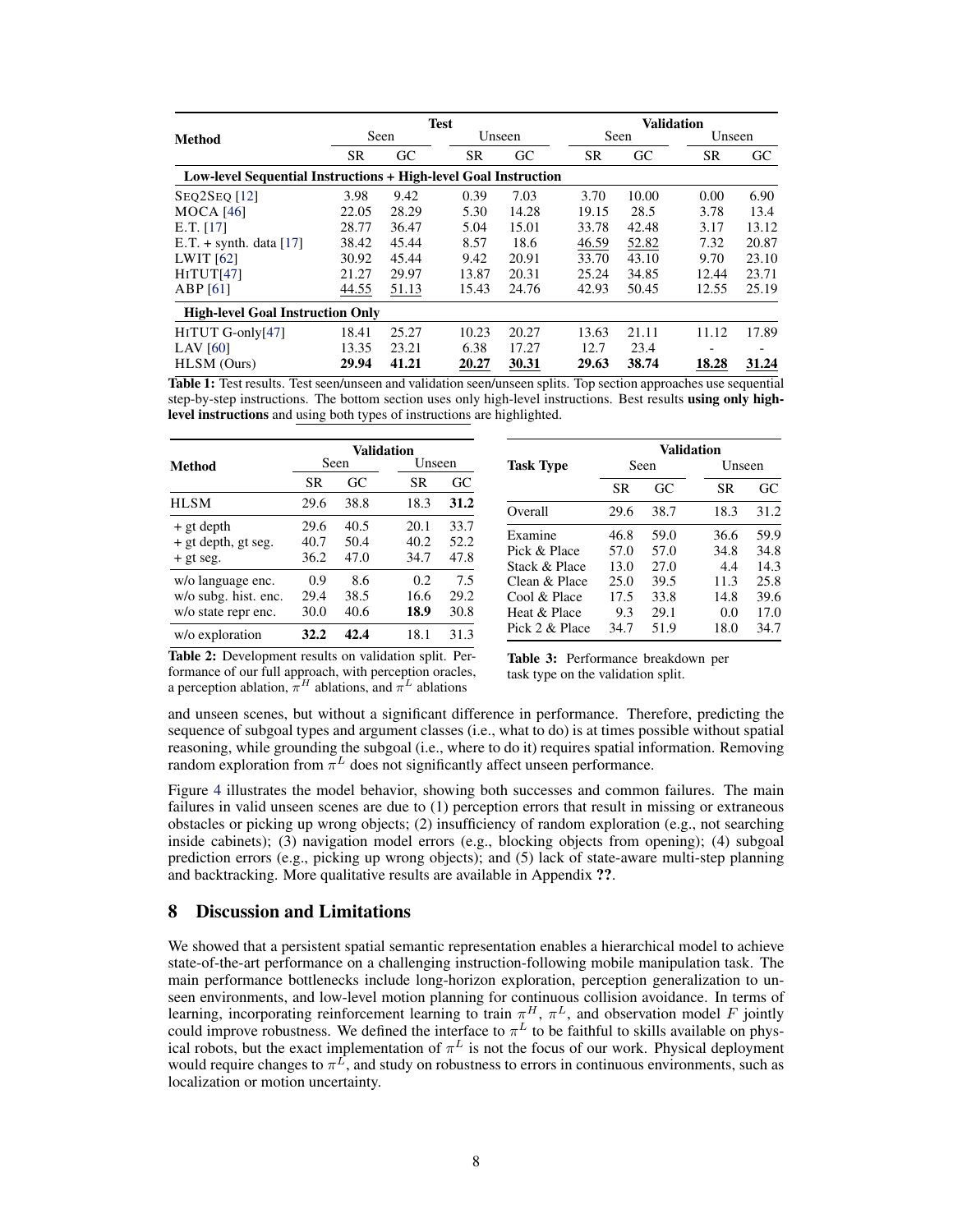## <span id="page-8-0"></span>9 Acknowledgements

This research was supported by ARO W911NF-21-1-0106, a Google Focused Award, and NSF under grant No. 1750499. Animesh Garg is supported in part by CIFAR AI Chair and NSERC Discovery Grant. A significant part of the work was done during the first author's internship at Nvidia. We thank the authors of ALFRED for maintaining the benchmark. We thank Mohit Shridhar and Jesse Thomason for their help answering our questions, and the anonymous reviewers for their helpful comments.

#### References

- [1] S. Tellex, T. Kollar, S. Dickerson, M. R. Walter, A. Gopal Banerjee, S. Teller, and N. Roy. "Approaching the Symbol Grounding Problem with Probabilistic Graphical Models. *AI Magazine*, 2011.
- [2] C. Matuszek, E. Herbst, L. Zettlemoyer, and D. Fox. Learning to parse natural language commands to a robot control system. In *ISER*, 2012.
- [3] D. K. Misra, J. Sung, K. Lee, and A. Saxena. Tell me dave: Context-sensitive grounding of natural language to mobile manipulation instructions. In *RSS*, 2014.
- [4] J. Thomason, S. Zhang, R. J. Mooney, and P. Stone. Learning to interpret natural language commands through human-robot dialog. In *IJCAI*, 2015.
- [5] D. Misra, J. Langford, and Y. Artzi. Mapping instructions and visual observations to actions with reinforcement learning. In *EMNLP*, 2017.
- [6] D. Nyga, S. Roy, R. Paul, D. Park, M. Pomarlan, M. Beetz, and N. Roy. Grounding robot plans from natural language instructions with incomplete world knowledge. In *CoRL*, 2018.
- [7] V. Blukis, N. Brukhim, A. Bennet, R. Knepper, and Y. Artzi. Following high-level navigation instructions on a simulated quadcopter with imitation learning. In *RSS*, 2018.
- [8] V. Blukis, D. Misra, R. A. Knepper, and Y. Artzi. Mapping navigation instructions to continuous control actions with position-visitation prediction. In *CoRL*, 2018.
- [9] V. Blukis, Y. Terme, E. Niklasson, R. A. Knepper, and Y. Artzi. Learning to map natural language instructions to physical quadcopter control using simulated flight. In *CoRL*, 2019.
- [10] S. Patki, E. Fahnestock, T. M. Howard, and M. R. Walter. Language-guided semantic mapping and mobile manipulation in partially observable environments. In *CoRL*, 2019.
- [11] V. Blukis, R. A. Knepper, and Y. Artzi. Few-shot object grounding and mapping for natural language robot instruction following. In *CoRL*, 2020.
- [12] M. Shridhar, J. Thomason, D. Gordon, Y. Bisk, W. Han, R. Mottaghi, L. Zettlemoyer, and D. Fox. Alfred: A benchmark for interpreting grounded instructions for everyday tasks. In *CVPR*, 2020.
- [13] P. Anderson, Q. Wu, D. Teney, J. Bruce, M. Johnson, N. Sünderhauf, I. Reid, S. Gould, and A. van den Hengel. Vision-and-language navigation: Interpreting visually-grounded navigation instructions in real environments. In *CVPR*, 2018.
- [14] H. Tan, L. Yu, and M. Bansal. Learning to navigate unseen environments: Back translation with environmental dropout. In *NAACL-HLT*, 2019.
- [15] P. Anderson, A. Shrivastava, J. Truong, A. Majumdar, D. Parikh, D. Batra, and S. Lee. Simto-real transfer for vision-and-language navigation. In *CoRL*, 2020.
- [16] B. Kim, S. Bhambri, K. P. Singh, R. Mottaghi, and J. Choi. Abp, alfred leaderboard, may 10th 2021. [https://leaderboard.allenai.org/alfred/submission/](https://leaderboard.allenai.org/alfred/submission/c2t70j37q4q5ci4so89g) [c2t70j37q4q5ci4so89g](https://leaderboard.allenai.org/alfred/submission/c2t70j37q4q5ci4so89g). Accessed: June 16th, 2021.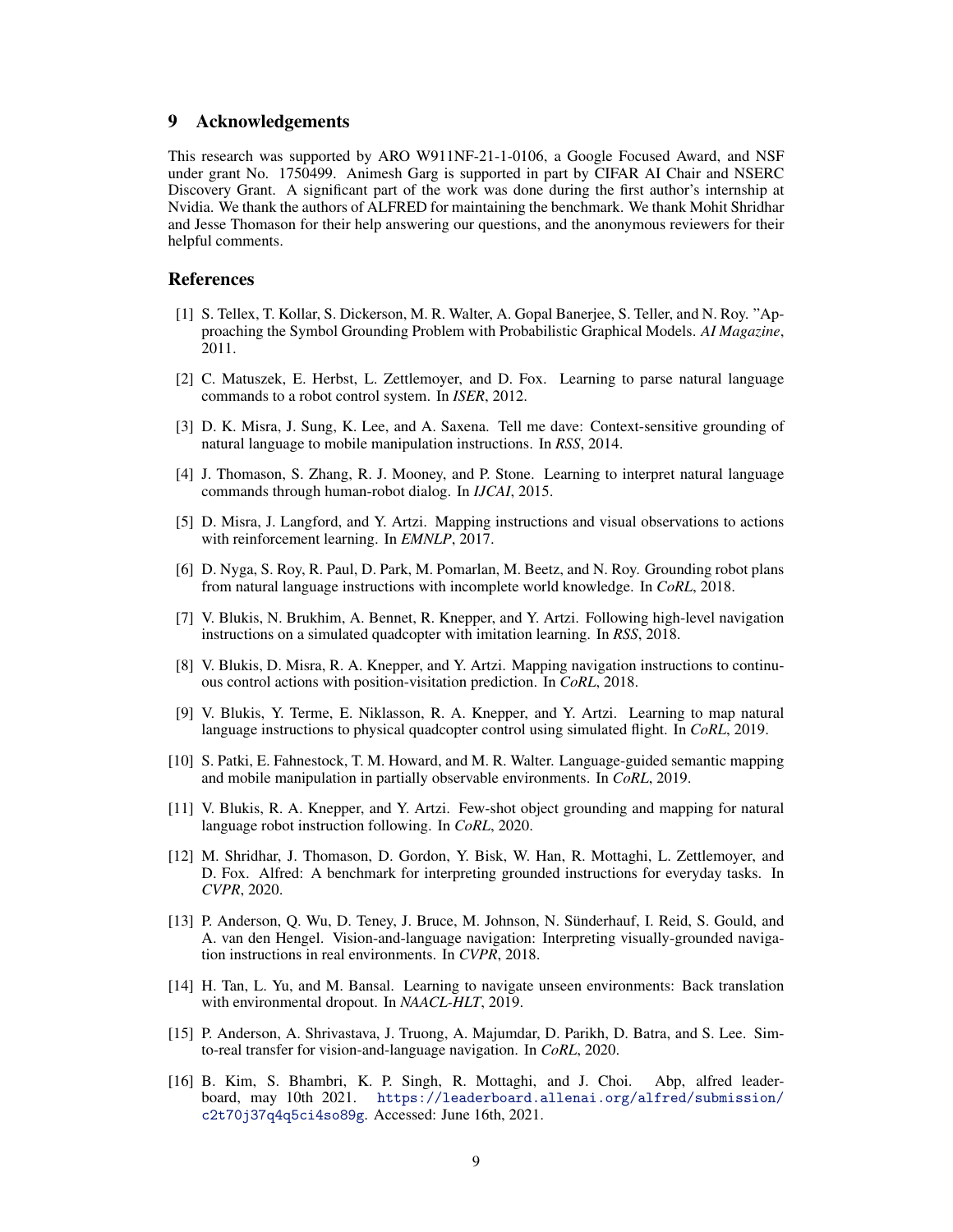- <span id="page-9-0"></span>[17] A. Pashevich, C. Schmid, and C. Sun. Episodic Transformer for Vision-and-Language Navigation, 2021.
- [18] Anonymous. Lwit, alfred leaderboard, may 10th 2021. [https://leaderboard.allenai.](https://leaderboard.allenai.org/alfred/submission/bvppcin94ro4j7j0jqlg) [org/alfred/submission/bvppcin94ro4j7j0jqlg](https://leaderboard.allenai.org/alfred/submission/bvppcin94ro4j7j0jqlg). Accessed: May 25th, 2021.
- [19] M. R. Walter, S. Hemachandra, B. Homberg, S. Tellex, and S. Teller. Learning Semantic Maps from Natural Language Descriptions. In *RSS*, 2013.
- [20] S. Hemachandra, F. Duvallet, T. M. Howard, N. Roy, A. Stentz, and M. R. Walter. Learning models for following natural language directions in unknown environments. In *ICRA*, 2015.
- [21] S. Patki, A. F. Daniele, M. R. Walter, and T. M. Howard. Inferring compact representations for efficient natural language understanding of robot instructions. In *2019 International Conference on Robotics and Automation (ICRA)*, pages 6926–6933. IEEE, 2019.
- [22] I. Kostavelis and A. Gasteratos. Semantic mapping for mobile robotics tasks: A survey. *Robotics and Autonomous Systems*, 2015.
- [23] H. Saha, F. Fotouhi, Q. Liu, and S. Sarkar. A modular vision language navigation and manipulation framework for long horizon compositional tasks in indoor environment. *arXiv preprint arXiv:2101.07891*, 2021.
- [24] T. Kollar, S. Tellex, D. Roy, and N. Roy. Toward understanding natural language directions. In *HRI*, 2010.
- [25] C. Matuszek, N. FitzGerald, L. Zettlemoyer, L. Bo, and D. Fox. A Joint Model of Language and Perception for Grounded Attribute Learning. In *ICML*, 2012.
- [26] S. Tellex, R. Knepper, A. Li, D. Rus, and N. Roy. Asking for help using inverse semantics. In *RSS*, 2014.
- [27] R. A. Knepper, S. Tellex, A. Li, N. Roy, and D. Rus. Recovering from Failure by Asking for Help. *Autonomous Robots*, 2015.
- [28] Z. Gong and Y. Zhang. Temporal spatial inverse semantics for robots communicating with humans. In *ICRA*, 2018.
- [29] T. Brick and M. Scheutz. Incremental natural language processing for hri. In *HRI*, 2007.
- [30] S. Tellex, P. Thaker, R. Deits, D. Simeonov, T. Kollar, and N. Roy. Toward information theoretic human-robot dialog. *Robotics*, 2013.
- [31] K. M. Hermann, F. Hill, S. Green, F. Wang, R. Faulkner, H. Soyer, D. Szepesvari, W. Czarnecki, M. Jaderberg, D. Teplyashin, et al. Grounded language learning in a simulated 3d world. *arXiv preprint arXiv:1706.06551*, 2017.
- [32] D. S. Chaplot, K. M. Sathyendra, R. K. Pasumarthi, D. Rajagopal, and R. Salakhutdinov. Gated-attention architectures for task-oriented language grounding. *AAAI*, 2018.
- [33] C. Paxton, Y. Bisk, J. Thomason, A. Byravan, and D. Fox. Prospection: Interpretable plans from language by predicting the future. In *ICRA*, 2019.
- [34] A. Suhr and Y. Artzi. Situated mapping of sequential instructions to actions with single-step reward observation. In *ACL*, 2018.
- [35] D. Fried, R. Hu, V. Cirik, A. Rohrbach, J. Andreas, L.-P. Morency, T. Berg-Kirkpatrick, K. Saenko, D. Klein, and T. Darrell. Speaker-follower models for vision-and-language navigation. In *NeurIPS*, 2018.
- [36] D. Misra, A. Bennett, V. Blukis, E. Niklasson, M. Shatkin, and Y. Artzi. Mapping instructions to actions in 3D environments with visual goal prediction. In *EMNLP*, 2018.
- [37] C.-Y. Ma, J. Lu, Z. Wu, G. AlRegib, Z. Kira, R. Socher, and C. Xiong. Self-monitoring navigation agent via auxiliary progress estimation. In *ICLR*, 2019.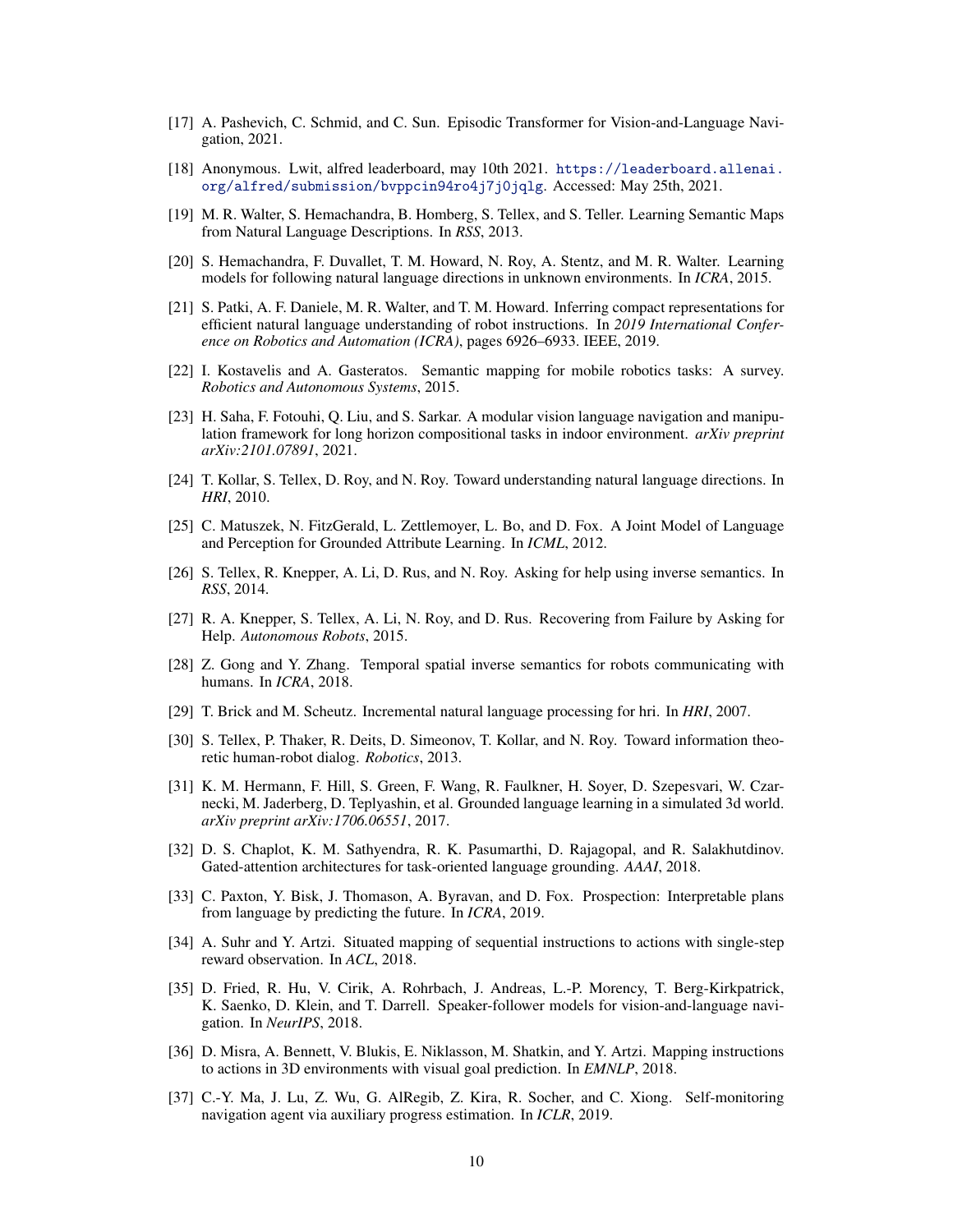- <span id="page-10-0"></span>[38] H. Chen, A. Suhr, D. Misra, and Y. Artzi. Touchdown: Natural language navigation and spatial reasoning in visual street environments. In *CVPR*, 2019.
- [39] D. K. Misra, K. Tao, P. Liang, and A. Saxena. Environment-driven lexicon induction for highlevel instructions. In *ACL*, 2015.
- [40] M. MacMahon, B. Stankiewicz, and B. Kuipers. Walk the talk: Connecting language, knowledge, and action in route instructions. In *AAAI*, 2006.
- [41] S. R. K. Branavan, L. S. Zettlemoyer, and R. Barzilay. Reading between the lines: Learning to map high-level instructions to commands. In *ACL*, 2010.
- [42] S. Tellex, T. Kollar, S. Dickerson, M. Walter, A. Banerjee, S. Teller, and N. Roy. Understanding natural language commands for robotic navigation and mobile manipulation. In *AAAI*, 2011.
- [43] F. Duvallet, T. Kollar, and A. Stentz. Imitation learning for natural language direction following through unknown environments. In *ICRA*, 2013.
- [44] Y. Artzi and L. Zettlemoyer. Weakly supervised learning of semantic parsers for mapping instructions to actions. *TACL*, 2013.
- [45] E. C. Williams, N. Gopalan, M. Rhee, and S. Tellex. Learning to parse natural language to grounded reward functions with weak supervision. In *ICRA*, 2018.
- [46] K. P. Singh, S. Bhambri, B. Kim, R. Mottaghi, and J. Choi. Moca: A modular object-centric approach for interactive instruction following. *arXiv preprint arXiv:2012.03208*, 2020.
- [47] Y. Zhang and J. Chai. Hierarchical task learning from language instructions with unified transformers and self-monitoring. *ACL Findings*, 2021.
- [48] D. Gordon, A. Kembhavi, M. Rastegari, J. Redmon, D. Fox, and A. Farhadi. Iqa: Visual question answering in interactive environments. In *CVPR*, 2018.
- [49] P. Anderson, A. Shrivastava, D. Parikh, D. Batra, and S. Lee. Chasing ghosts: Instruction following as bayesian state tracking. In *NeurIPS*, 2019.
- [50] S. Hemachandra, M. R. Walter, S. Tellex, and S. Teller. Learning spatial-semantic representations from natural language descriptions and scene classifications. In *ICRA*, 2014.
- [51] O. Ronneberger, P. Fischer, and T. Brox. U-net: Convolutional networks for biomedical image segmentation. In *MICCAI*, 2015.
- [52] J. McCormac, A. Handa, S. Leutenegger, and A. J. Davison. Scenenet rgb-d: Can 5m synthetic images beat generic imagenet pre-training on indoor segmentation? In *ICCV*, 2017.
- [53] Y. Wu, A. Kirillov, F. Massa, W.-Y. Lo, and R. Girshick. Detectron2. [https://github.com/](https://github.com/facebookresearch/detectron2) [facebookresearch/detectron2](https://github.com/facebookresearch/detectron2), 2019.
- [54] J. Devlin, M.-W. Chang, K. Lee, and K. Toutanova. Bert: Pre-training of deep bidirectional transformers for language understanding. In *NAACL*, 2019.
- [55] A. Vaswani, N. Shazeer, N. Parmar, J. Uszkoreit, L. Jones, A. N. Gomez, Ł. Kaiser, and I. Polosukhin. Attention is all you need. In *NeurIPS*, 2017.
- [56] G. Huang, Z. Liu, L. van der Maaten, and K. Q. Weinberger. Densely connected convolutional networks. In *CVPR*, 2017.
- [57] A. Tamar, Y. Wu, G. Thomas, S. Levine, and P. Abbeel. Value iteration networks. In *NeurIPS*, 2016.
- [58] M. Shridhar and D. Hsu. Interactive visual grounding of referring expressions for human-robot interaction. In *RSS*, 2018.
- [59] M. Shridhar, J. Thomason, D. Gordon, Y. Bisk, W. Han, R. Mottaghi, L. Zettlemoyer, and D. Fox. Alfred leaderboard. <https://leaderboard.allenai.org/alfred/>. Accessed: June 16th, 2021.